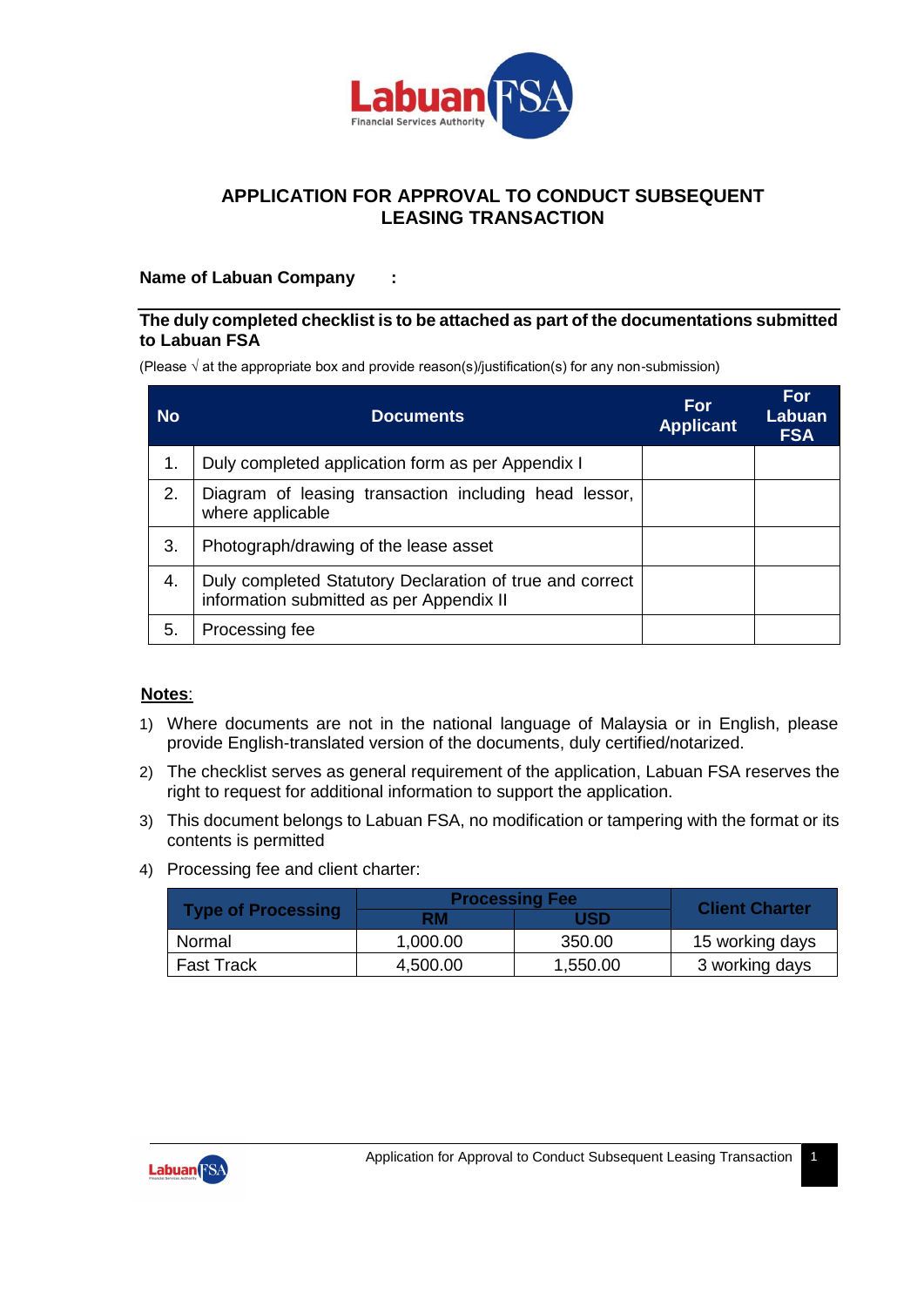- 5) Terms and Conditions of fast track application
	- (i) Labuan FSA reserved the right to accept or decline any fast track application submitted.
	- (ii) The fast track processing timeline will only commence upon compliance with the following:
		- (a) Submission of complete documentation;
		- (b) Payment of fast track processing fee; and
		- (c) Acceptance of fast track application by Labuan FSA.
	- (iii) The fast track processing fee will be forfeited should the applicant decided to withdraw after the fast track application has been accepted by Labuan FSA.
	- (iv) Labuan FSA reserved the right to change the status of the application from fast track to normal processing. The applicant will be notified and the fast track processing fee paid will be refunded accordingly.

Officer responsible for information submission:

| Signature   | Company    | $\blacksquare$ |
|-------------|------------|----------------|
| Name        | Contact No |                |
| Designation | Email      |                |

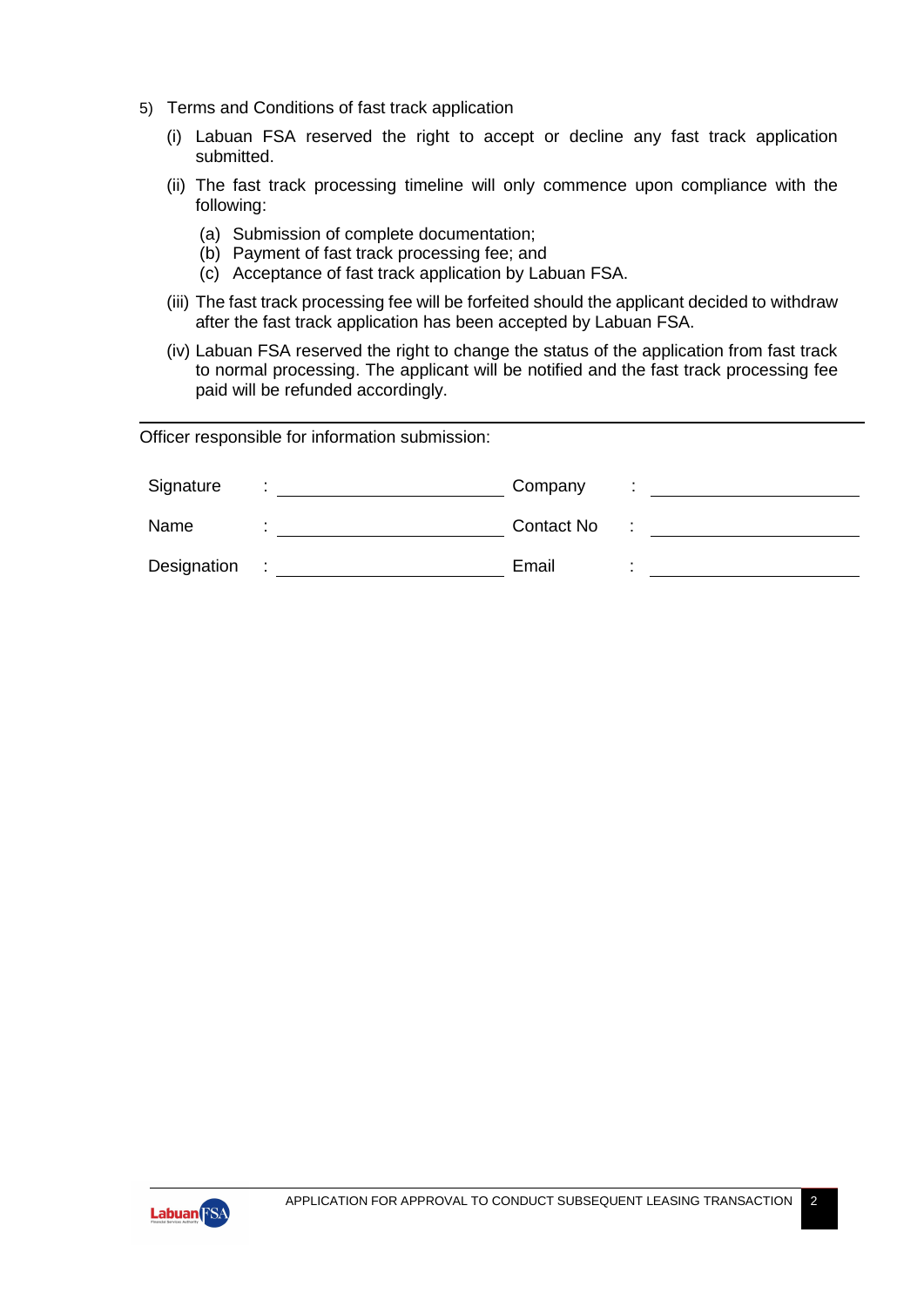## **APPENDIX I**

|                                                         | PARTICULARS OF THE APPLICATION<br>Important: All fields are mandatory and should not be left blank |                                   |                                    |                                    |                                    |                                         |                                                                                                                               |                                                                            |
|---------------------------------------------------------|----------------------------------------------------------------------------------------------------|-----------------------------------|------------------------------------|------------------------------------|------------------------------------|-----------------------------------------|-------------------------------------------------------------------------------------------------------------------------------|----------------------------------------------------------------------------|
|                                                         | Section A: Previous Leasing Approval(s) Obtained                                                   |                                   |                                    |                                    |                                    |                                         |                                                                                                                               |                                                                            |
| Approval<br>Lease Asset<br>Date<br>(dd/mm/yy)           |                                                                                                    |                                   | Asset<br>Name/<br>Serial<br>Number | Commencement<br>Date<br>(dd/mm/yy) |                                    | Expiry<br>Date<br>(dd/mm/yy)            | <b>Current Status of</b><br>Lease Transaction<br>(ongoing, to be<br>extended, terminated,<br>expired or pending<br>execution) |                                                                            |
|                                                         |                                                                                                    |                                   |                                    |                                    |                                    |                                         |                                                                                                                               |                                                                            |
|                                                         |                                                                                                    |                                   |                                    |                                    |                                    |                                         |                                                                                                                               |                                                                            |
|                                                         |                                                                                                    |                                   |                                    |                                    |                                    |                                         |                                                                                                                               |                                                                            |
|                                                         |                                                                                                    |                                   |                                    |                                    |                                    |                                         |                                                                                                                               |                                                                            |
|                                                         |                                                                                                    |                                   |                                    |                                    |                                    |                                         |                                                                                                                               |                                                                            |
|                                                         |                                                                                                    | <b>Section B: Proposed Lessee</b> |                                    |                                    |                                    |                                         |                                                                                                                               |                                                                            |
| a.                                                      |                                                                                                    | Name of Company                   |                                    |                                    |                                    |                                         |                                                                                                                               |                                                                            |
| Incorporation /<br>b.<br><b>Registration Number</b>     |                                                                                                    |                                   |                                    |                                    |                                    |                                         |                                                                                                                               |                                                                            |
| Date of Incorporation /<br>c.<br>Registration           |                                                                                                    |                                   |                                    |                                    |                                    |                                         |                                                                                                                               |                                                                            |
| Place of Incorporation /<br>d.<br>Registration          |                                                                                                    |                                   |                                    |                                    |                                    |                                         |                                                                                                                               |                                                                            |
| <b>Issued and Paid-up</b><br>е.<br>Capital/Working Fund |                                                                                                    |                                   |                                    |                                    |                                    |                                         |                                                                                                                               |                                                                            |
| Shareholder(s)<br>f.                                    |                                                                                                    | <b>Name of Shareholder(s)</b>     |                                    |                                    | <b>Country of</b><br><b>Origin</b> | <b>Percentage of</b><br>Shareholding(s) |                                                                                                                               |                                                                            |
|                                                         |                                                                                                    |                                   |                                    |                                    |                                    |                                         |                                                                                                                               |                                                                            |
|                                                         |                                                                                                    |                                   |                                    |                                    |                                    |                                         |                                                                                                                               |                                                                            |
|                                                         |                                                                                                    |                                   |                                    |                                    |                                    |                                         |                                                                                                                               |                                                                            |
| g.                                                      |                                                                                                    | Board of Director(s)              |                                    | <b>Name of Director(s)</b>         |                                    |                                         | <b>Nationality</b>                                                                                                            | <b>Nature of</b><br><b>Appointment</b><br>(executive or non-<br>executive) |
|                                                         |                                                                                                    |                                   |                                    |                                    |                                    |                                         |                                                                                                                               |                                                                            |
|                                                         |                                                                                                    |                                   |                                    |                                    |                                    |                                         |                                                                                                                               |                                                                            |
|                                                         |                                                                                                    |                                   |                                    |                                    |                                    |                                         |                                                                                                                               |                                                                            |

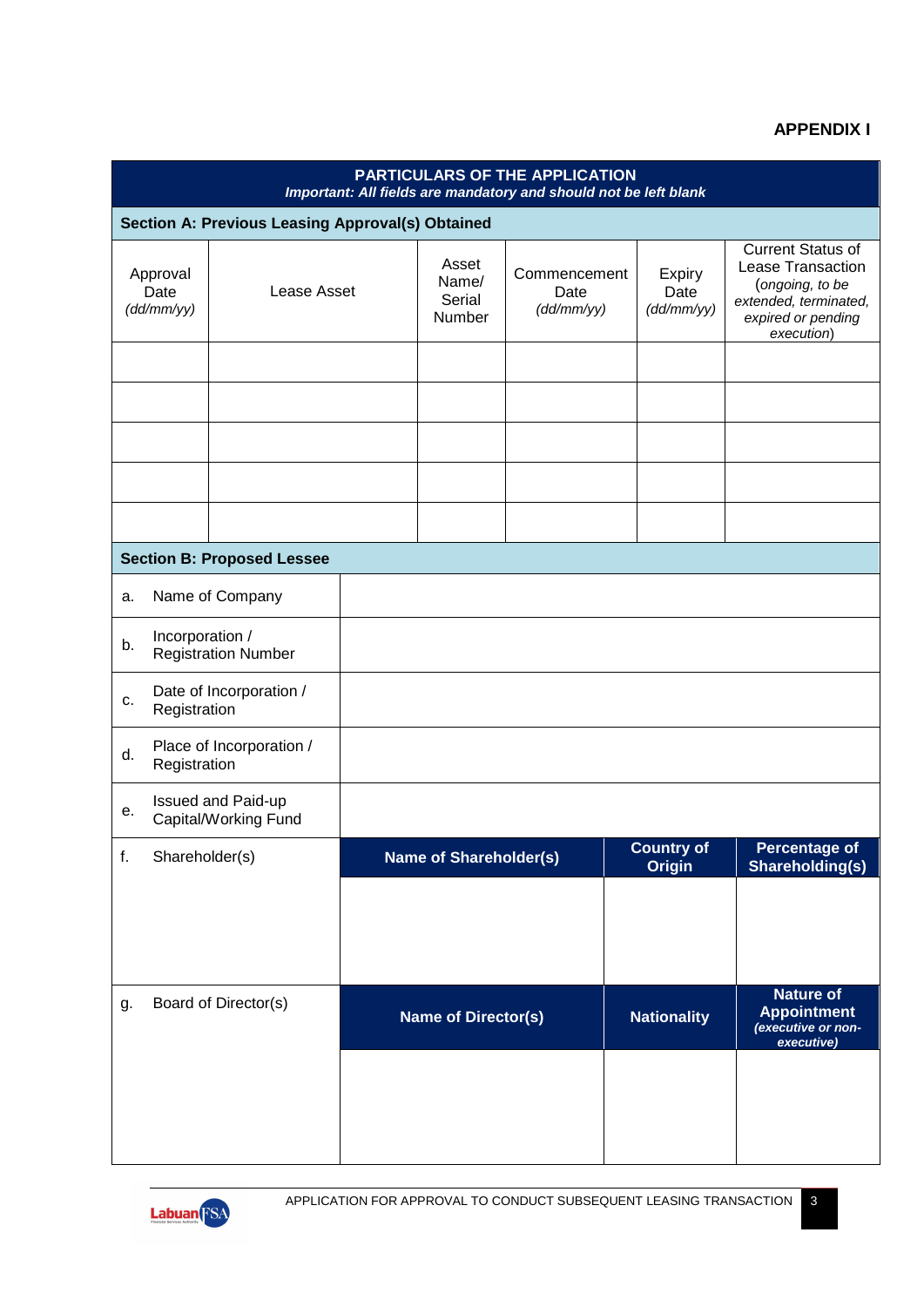|    | <b>PARTICULARS OF THE APPLICATION</b><br>Important: All fields are mandatory and should not be left blank     |  |                 |  |            |                                                                     |                          |
|----|---------------------------------------------------------------------------------------------------------------|--|-----------------|--|------------|---------------------------------------------------------------------|--------------------------|
| h. | Relationship with<br>Applicant                                                                                |  |                 |  |            |                                                                     |                          |
| i. | <b>Nature of Business</b>                                                                                     |  |                 |  |            |                                                                     |                          |
|    | <b>Section C: Proposed Lease Transaction</b>                                                                  |  |                 |  |            |                                                                     |                          |
| a. | Type of Lease<br>(Please tick $(\sqrt{})$ ) at the<br>appropriate box)                                        |  | Operating lease |  |            | Finance lease                                                       |                          |
| b. | Proposed Date of<br>Agreement                                                                                 |  |                 |  |            |                                                                     |                          |
| с. | <b>Lease Period</b>                                                                                           |  |                 |  |            |                                                                     |                          |
|    |                                                                                                               |  | <b>Amount</b>   |  |            | <b>Payment Frequency</b><br>(daily/weekly/monthly/lump sump/others) |                          |
| d. | Lease Rental                                                                                                  |  |                 |  |            |                                                                     |                          |
|    | <b>Section D: Lease Asset</b>                                                                                 |  |                 |  |            |                                                                     |                          |
| а. | Type of Asset                                                                                                 |  |                 |  |            |                                                                     |                          |
| b. | Name of Asset<br>(please provide the<br><b>Manufacturer Serial</b><br>Number, where applicable)               |  |                 |  |            |                                                                     |                          |
| с. | Year Built<br>(for asset under<br>construction, please state<br>the expected month and<br>year of completion) |  |                 |  |            |                                                                     |                          |
| d. | <b>Asset Value</b>                                                                                            |  |                 |  |            |                                                                     |                          |
|    |                                                                                                               |  | <b>Insurer</b>  |  | Percentage | <b>Sum Insured</b>                                                  | Date of<br><b>Expiry</b> |
| е. | Insurance Policy                                                                                              |  |                 |  |            |                                                                     |                          |
| f. | Place of Registry, if<br>applicable                                                                           |  |                 |  |            |                                                                     |                          |
| g. | Type of Industry<br>(industry where the leased<br>asset will be utilised)                                     |  |                 |  |            |                                                                     |                          |
| h. | Asset Owner / Head<br>Lessor<br>(other than the Applicant)                                                    |  |                 |  |            |                                                                     |                          |

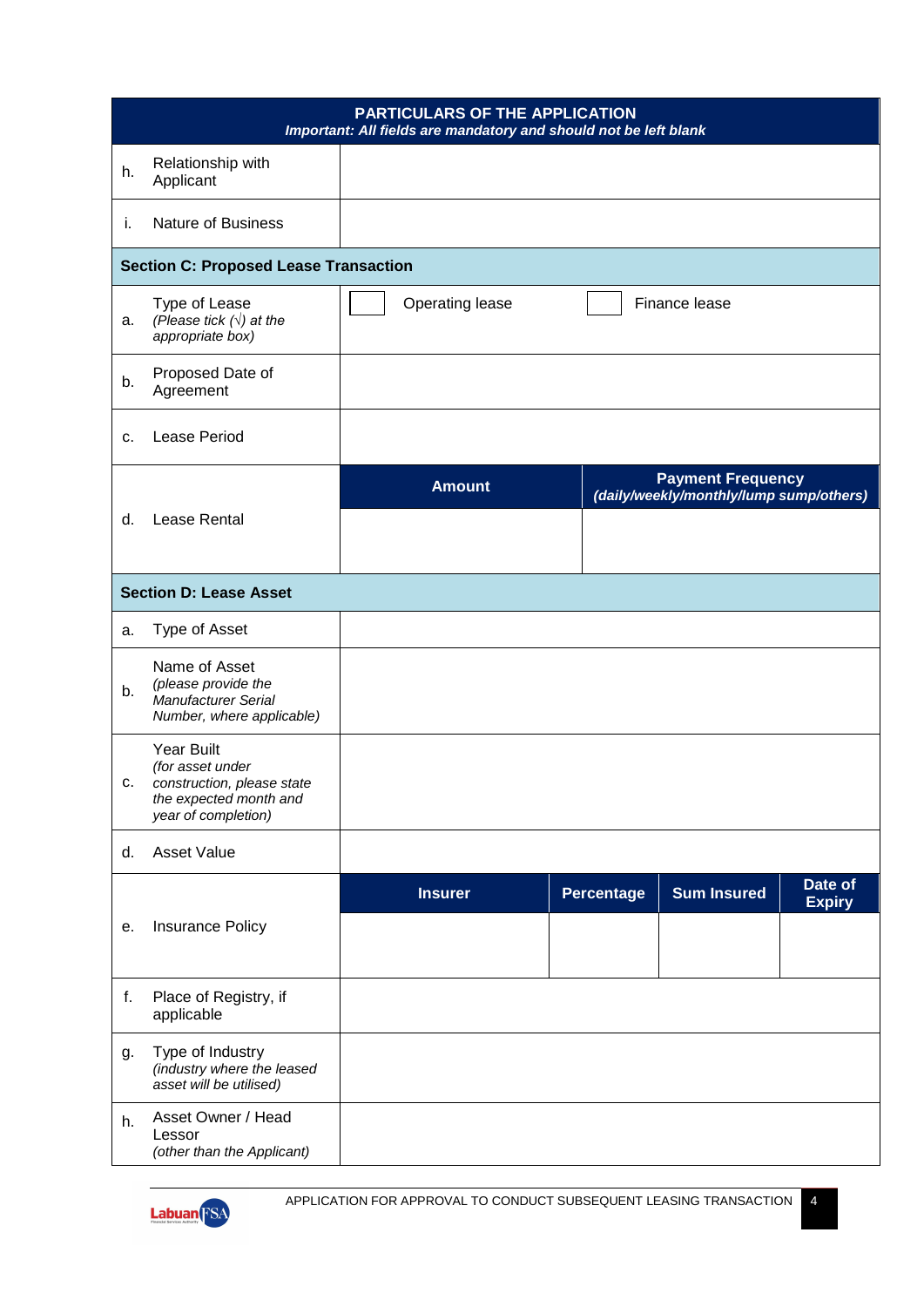|                         |                                                                                                                                                  | PARTICULARS OF THE APPLICATION<br>Important: All fields are mandatory and should not be left blank |                                    |               |                                             |
|-------------------------|--------------------------------------------------------------------------------------------------------------------------------------------------|----------------------------------------------------------------------------------------------------|------------------------------------|---------------|---------------------------------------------|
| j.                      | Country of Origin of Asset<br>Owner / Head Lessor                                                                                                |                                                                                                    |                                    |               |                                             |
| j.                      | Seller of the Lease Asset<br>(applicable only if the<br>Applicant is Asset Owner)                                                                |                                                                                                    |                                    |               |                                             |
| k.                      | Source of Fund(s) to<br>Finance the Lease Asset<br>(only applicable if applicant<br>is the Asset Owner/<br><b>Proposed Asset Owner)</b>          | <b>Financier(s)</b>                                                                                | <b>Type of</b><br><b>Financing</b> | <b>Amount</b> | <b>Margin of</b><br><b>Financing</b><br>(%) |
|                         |                                                                                                                                                  |                                                                                                    |                                    |               |                                             |
| L.                      | Any Additional<br>Information on the Lease<br>Asset                                                                                              |                                                                                                    |                                    |               |                                             |
|                         | Section E: Three Years Financial Projection (*fill in where applicable)                                                                          |                                                                                                    |                                    |               |                                             |
|                         | <b>Currency:</b>                                                                                                                                 |                                                                                                    |                                    |               |                                             |
|                         | <b>Statement of Comprehensive</b><br><b>Income</b>                                                                                               | Year <sub>1</sub>                                                                                  | Year <sub>2</sub>                  |               | Year <sub>3</sub>                           |
| Revenue                 |                                                                                                                                                  |                                                                                                    |                                    |               |                                             |
|                         | <b>Operating Expenses</b>                                                                                                                        |                                                                                                    |                                    |               |                                             |
|                         | <b>Operating Profit/(Loss)</b>                                                                                                                   |                                                                                                    |                                    |               |                                             |
|                         | Other Income                                                                                                                                     |                                                                                                    |                                    |               |                                             |
|                         | <b>General and Administrative</b><br><b>Expenses</b>                                                                                             |                                                                                                    |                                    |               |                                             |
|                         | Income/(Loss) Before Tax                                                                                                                         |                                                                                                    |                                    |               |                                             |
| Tax                     |                                                                                                                                                  |                                                                                                    |                                    |               |                                             |
| Income/(Loss) After Tax |                                                                                                                                                  |                                                                                                    |                                    |               |                                             |
| Note:<br>1.<br>2.       | Please ensure the three years projection is realistic and reasonable.<br>Please provide basis of assumption in deriving to the projected figure. |                                                                                                    |                                    |               |                                             |

3. The above information is a guidance for the applicant to complete the financial projection.